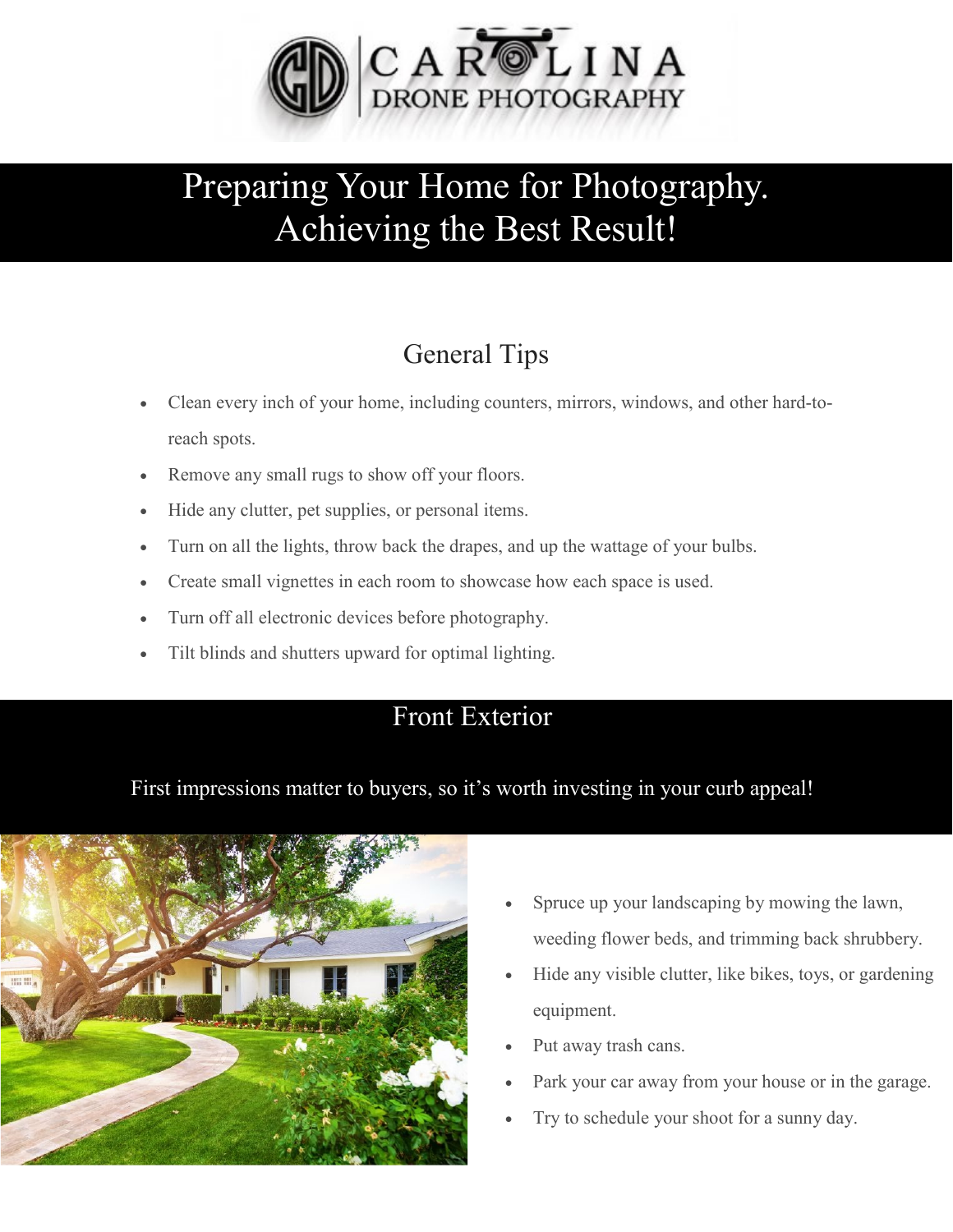

## Living Room

Highlight your home's central gathering space with a few key touches.

- Get rid of any personal decor.
- Make sure your mantle is clean and free of clutter.
- Arrange pillows and blankets.
- Hide remote controls and other electronics.
- Get rid of any large furniture that could make the room appear smaller.



Kitchen

#### It's no secret that kitchens sell homes—here's how to get yours looking its best.



- Clear your countertops as much as possible to create the illusion of more space.
- Remove all dishes from the sink and leave your faucet at an angle.
- Hide trash cans in a pantry or closet.
- Remove any decorations from your fridge.
- Take time to clean all appliances.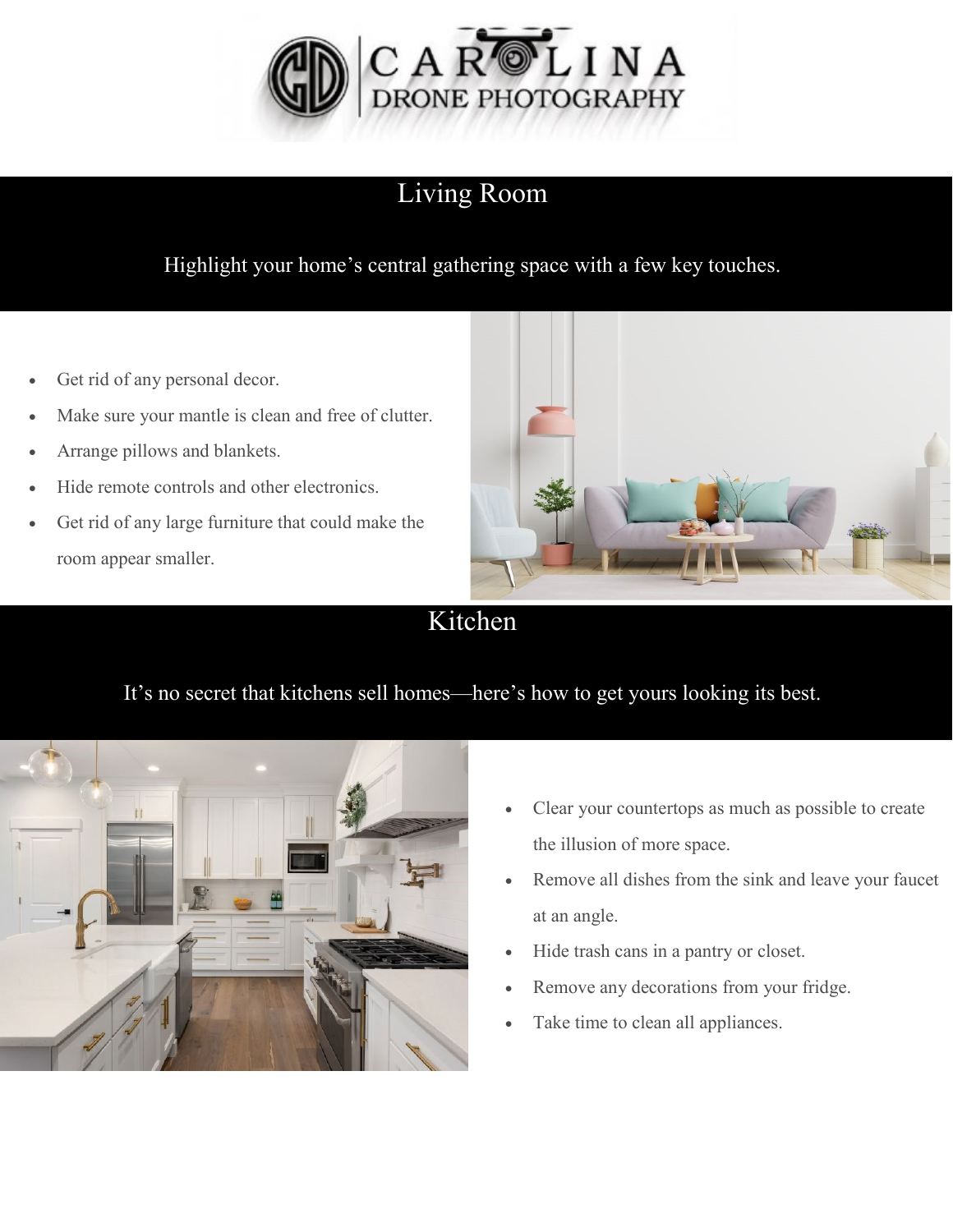

## Dining Room

A few easy changes can turn your dining room into a truly lavish (and photogenic!) space.

- Get rid of any clutter on your table.
- Accent your table with a centerpiece.
- Set the table for a meal.
- Remove excess chairs to create more space.



Bedroom

### Transform your bedroom into a haven for rest and relaxation.



- Make the bed.
- Make sure no clutter is peeking out from under the bed.
- Clear away any personal items.
- Don't forget to straighten up your closets, too!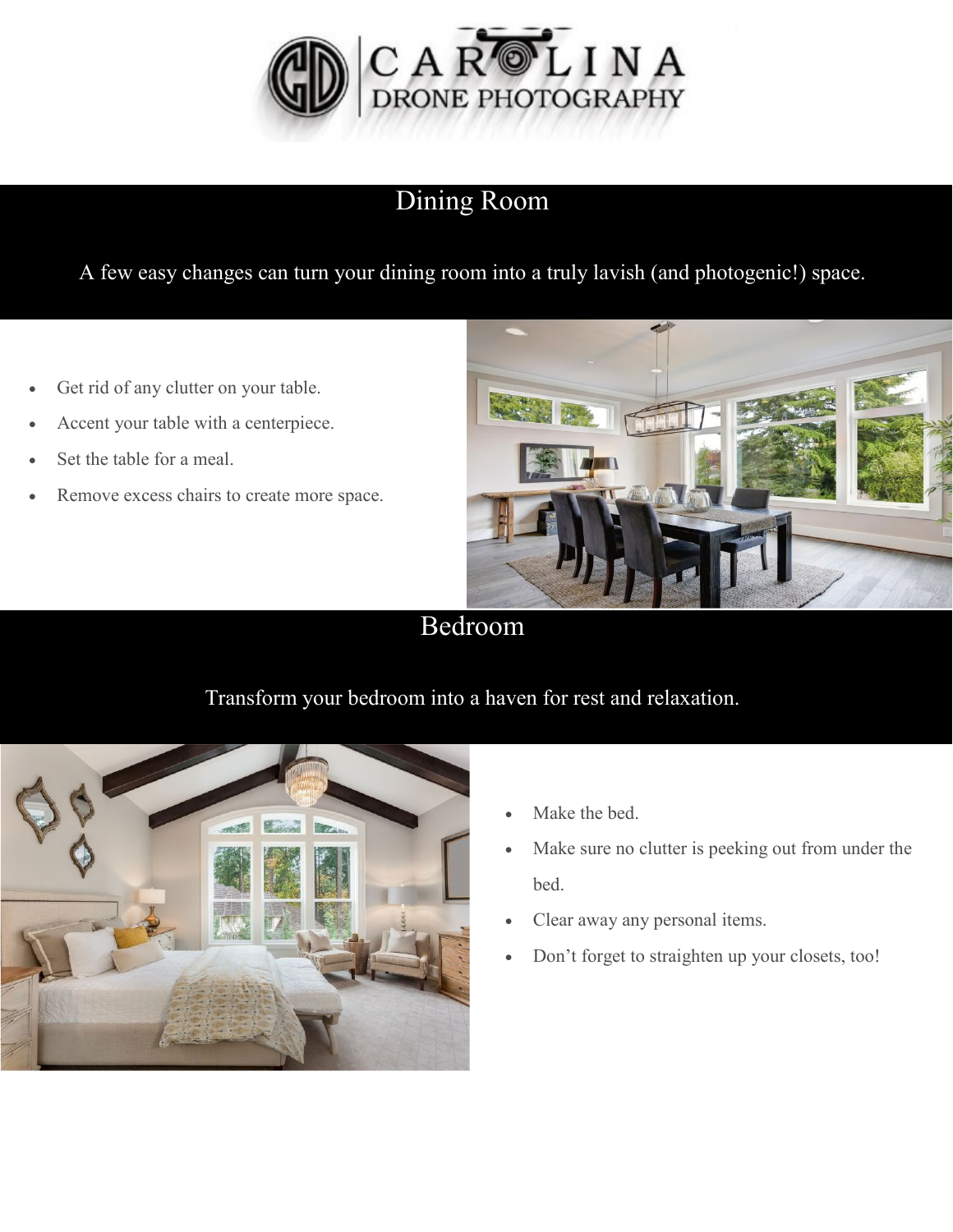

#### Bathroom

Bathrooms might be smaller spaces, but they can still photography beautifully with a few changes.

- Clean off your countertops.
- Remove any personal items from your shower and tub.
- Put away rugs, floor mats, or used towels.
- Keep decor to a minimum.
- Clean all toilets and keep seats down.



#### Backyard

#### Here's how to turn your yard into the ultimate oasis and entertaining space.



- Remove any toys, gardening equipment, or other clutter.
- Clean all outdoor furniture.
- Dust and sweep your porch, deck, or patio.
- Mow the lawn and discard any pet waste.
- If you have a pool, put away cleaning supplies and turn on water features.